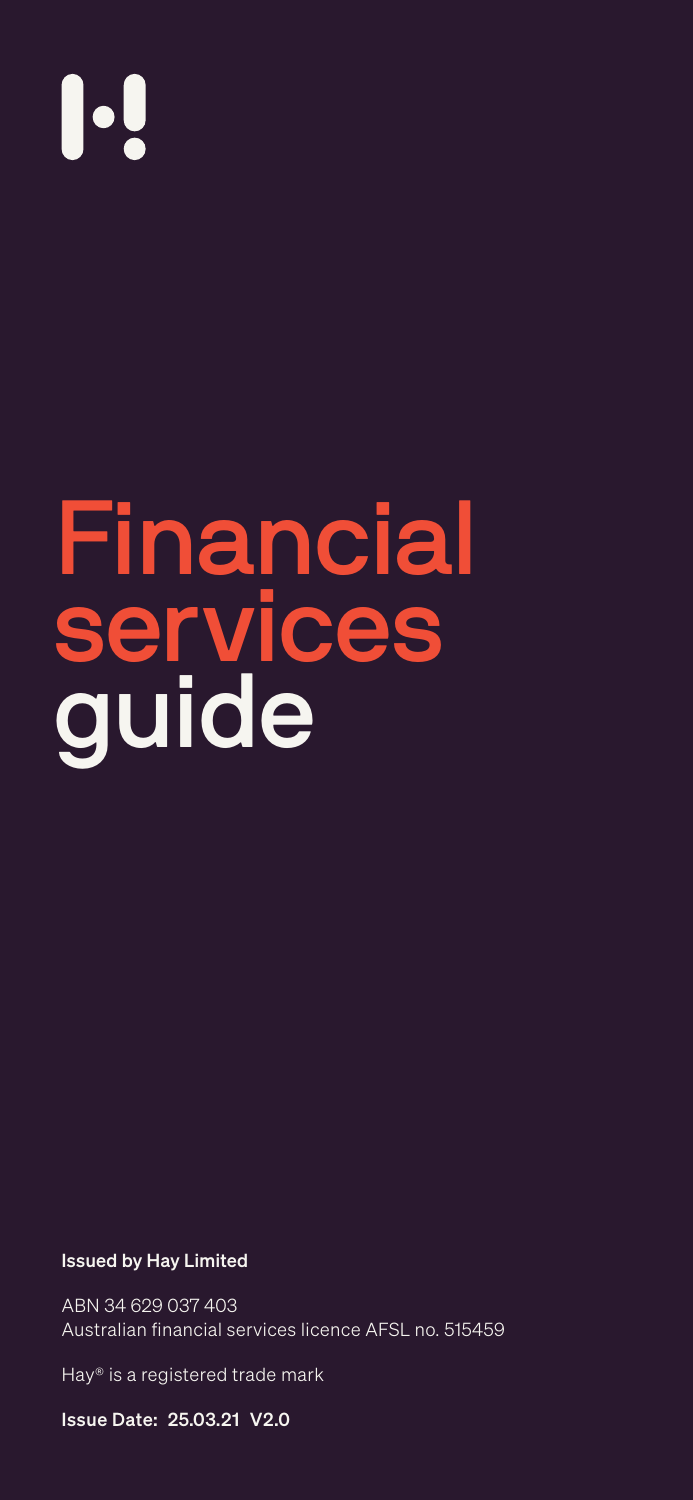# <span id="page-1-0"></span>Contents:

#### 01 [About](#page-2-0)

- 02 [Important information](#page-2-0)
- 

#### 03 [Documents you may](#page-3-0) [receive](#page-3-0)

08 What should you do if you have a complaint?

- 04 [Financial Services we](#page-3-0)  [can provide](#page-3-0)
- [05](#page-3-0) How you can provide instruction to us
- 06 What commissions, [fees or other benefits](#page-4-0)  [are received?](#page-4-0)
- 07 Associations and Relationships

09 [Compensation](#page-6-0)  [Arrangements](#page-6-0)

10 How to contact Hay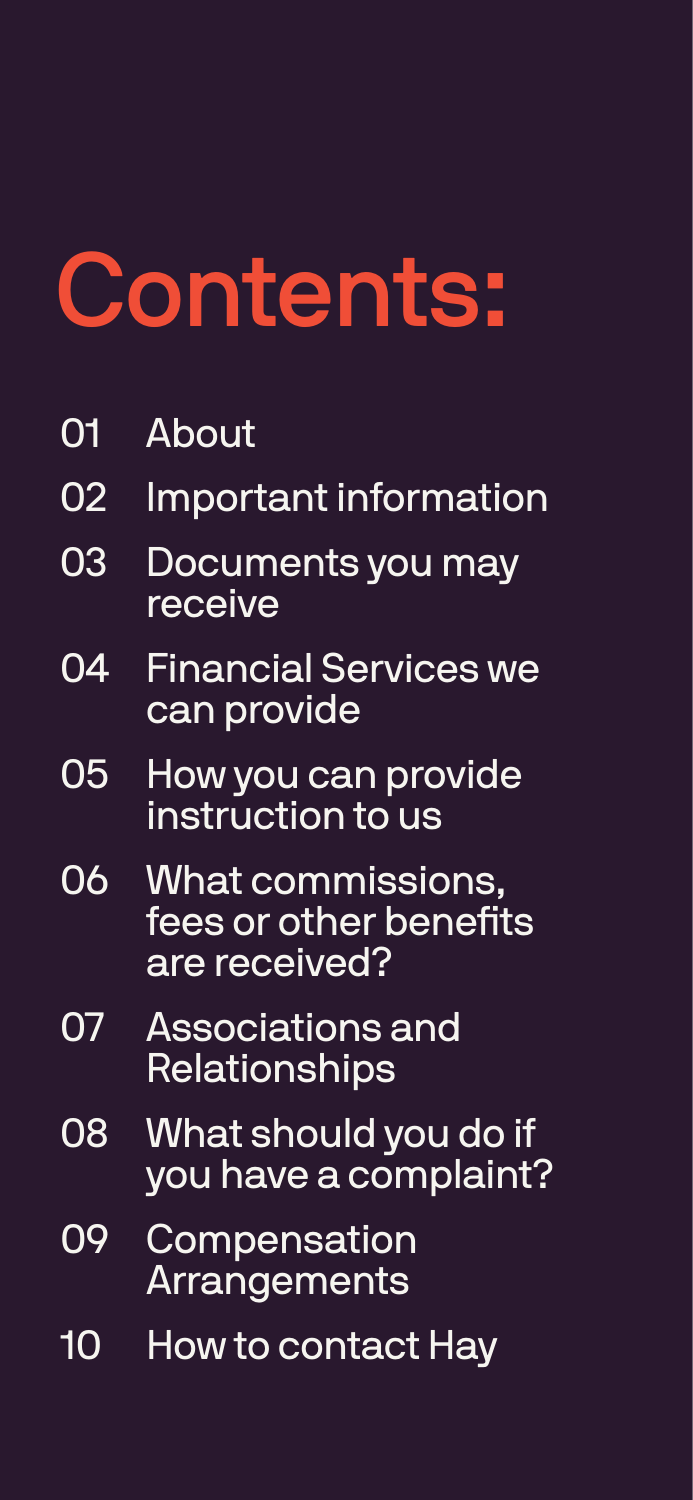### <span id="page-2-0"></span>**About**

[↑](#page-1-0)

Hay is the issuer of a reloadable Visa prepaid or debit card whereby users can load value onto the card to make payments wherever Visa prepaid and debit cards are accepted (Hay Card).

The Hay Card is linked to a digital account (which is not a bank account) which can be accessed via the Hay App (Hay Account).

As an Australian Financial Services Licence holder,

Hay is required to hold client monies with approved Authorised Deposit-taking Institution.

Hay client monies are held with National Australia Bank Limited and Cuscal Limited for Direct Entry, NPP and BPAY settlement. Heritage Bank Limited hold client monies for Visa International Settlement purposes.

- the financial services we provide and documents you may receive from us;
- fees and other benefits we may receive for providing the financial services to you; and
- how you can make a complaint to us and how we will deal with your complaint.

It is important for you to know that Hay is not a bank and our prepaid and debit cards are not protected under the financial claims scheme.

### 02 Important information

This Financial Services Guide (FSG) has been prepared by Hay. It is designed to assist you make an informed decision about whether to use our financial services. It contains important information about: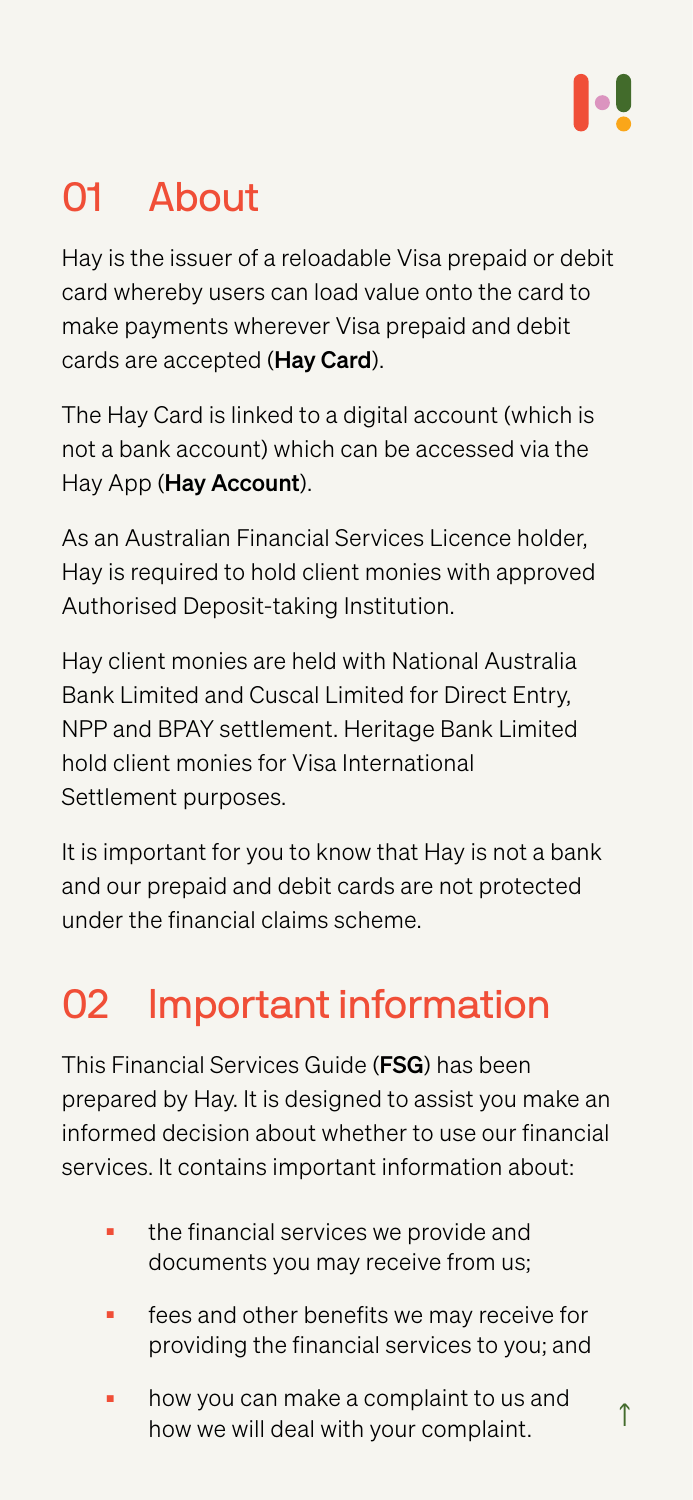#### <span id="page-3-0"></span>03 Documents you may receive

You will also be provided with our product disclosure statement (PDS) before you sign up to our product(s). The PDS will provide you with information about the product, it's features, benefits, risks, costs and other relevant information, available at [hellohay.co/pds](https://hellohay.co/pds).

You will receive this document at the time we think that we may provide you with a financial service.

Our product(s) are governed by General Terms which are available at [hellohay.co/terms](http://hellohay.co/terms) and our Privacy Policy which is available at **[hellohay.co/privacy](http://hellohay.co/privacy)**.

#### How you can provide instruction to us

You should read the General Terms and Privacy Policy before you decide to obtain our product(s).

### 04 Financial services we can provide

Hay is authorised to provide general advice about and deal in non-cash payment products.

Hay is the issuer of its own products.

You can contact us by:

- Using the 'Chat' feature within the Hay Mobile Application; or
- **Emailing [support@hellohay.co](mailto:support%40hellohay.co?subject=)**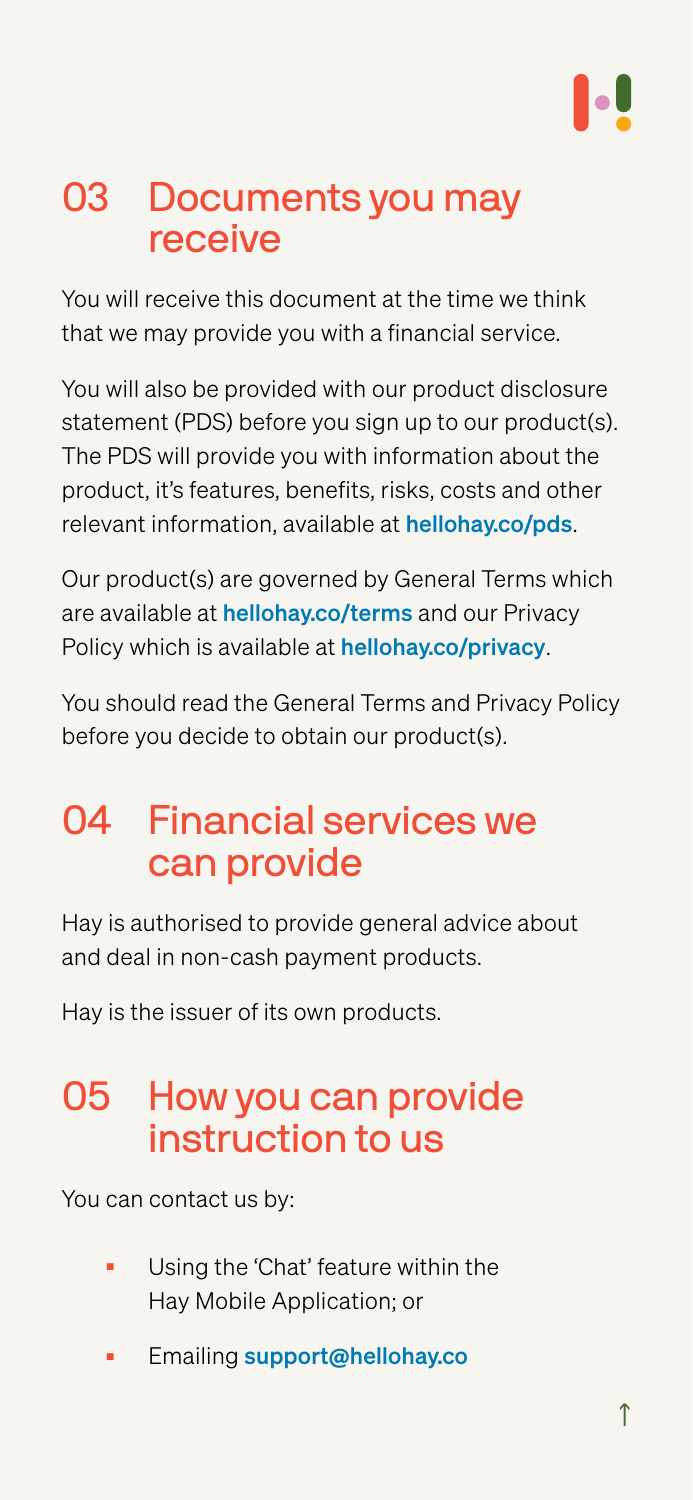### <span id="page-4-0"></span>06 What commissions, fees or other benefits are received?

Hay does not receive any commissions. We receive fees and charges as set out in section 5 of the PDS. [hellohay.co/fees](http://hellohay.co/fees).

#### 07 Associations and relationships

Hay does not have any associations/relationships which could influence the financial services provided.

# 08 What should you do if you have a complaint?

If you have a complaint or dispute relating to our product(s) or the financial services we have provided to you, please follow the below procedure:

#### Step 1

Contact Hay in the first instance via:

- In Hay App chat, found under Help menu
- Phone: 1800 080 081
- Email: [complaints@hellohay.co](mailto:complaints%40hellohay.co?subject=)
- Mail: Hay, P.O. Box 772, Surry Hills, NSW 2010

Please provide a full explanation of your complaint. Hay may request further details from you about the complaint.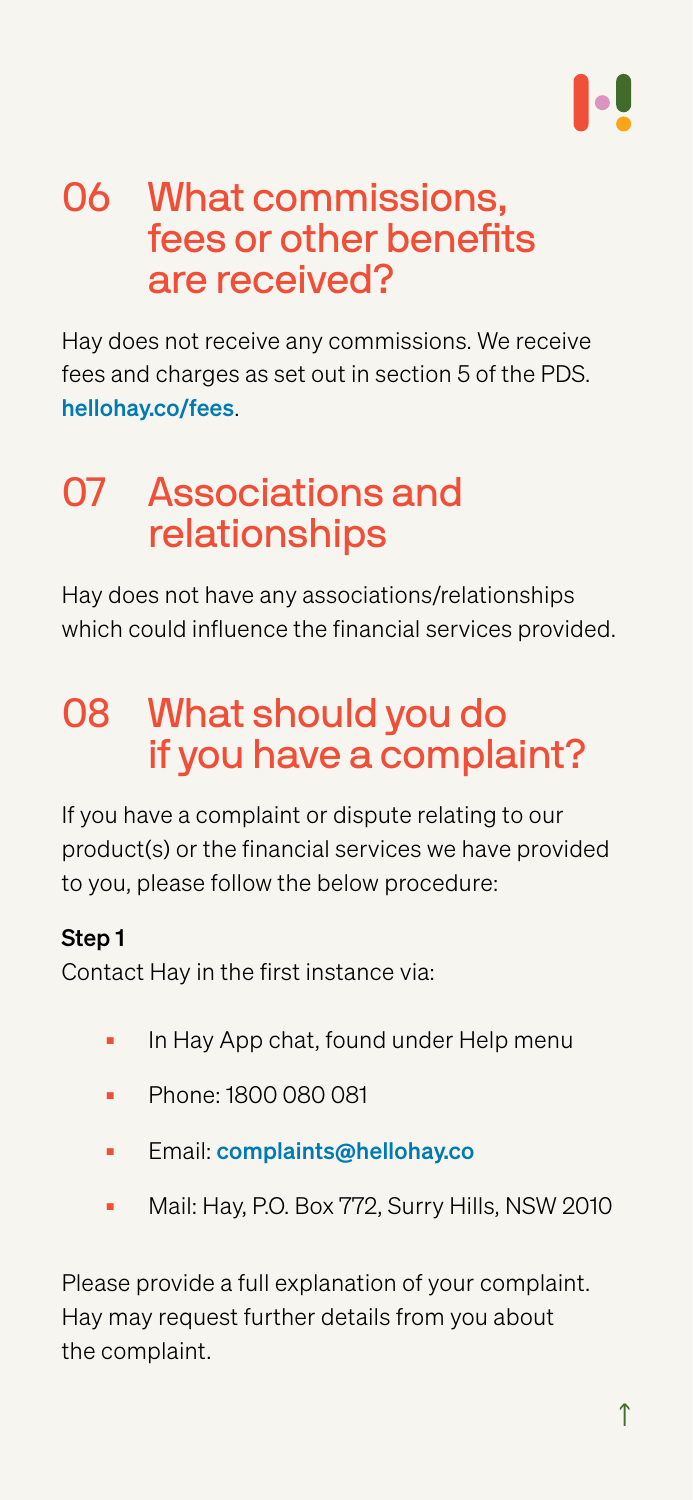Hay will seek to resolve the complaint immediately, or by no later than 5 business days after receiving your complaint.

#### Step 2

If you are not happy with the outcome, you may request that Hay's customer advocate review your complaint and Hay's proposed resolutions. The customer advocate may contact you for more information. The customer advocate will contact you with his or her decision.

#### Step 3

If you are still not satisfied with the decision or Hay does not respond to you within 45 days after you make the initial complaint to Hay, you can contact Hay's external dispute resolution provider, Australian Financial Complaints Authority (AFCA). AFCA's details are:

#### Australian Financial Complaints Authority

Website: [afca.org.au](https://afca.org.au/)

Email: [info@afca.org.au](mailto:info%40afca.org.au?subject=)

Phone: 1800 931 678

Mail: Australian Financial Complaints Authority, GPO Box 3, Melbourne VIC 3001

You can only contact AFCA once you have followed the procedure above.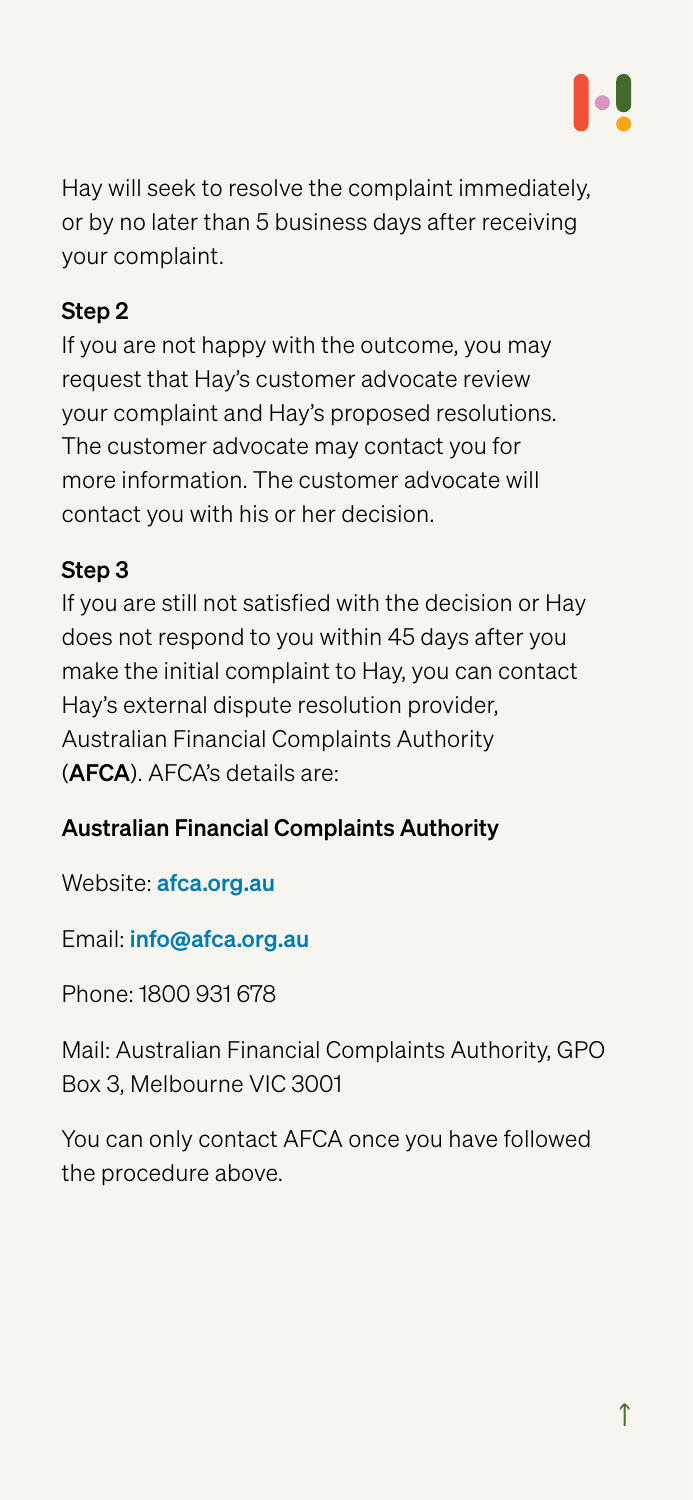

# <span id="page-6-0"></span>09 Compensation arrangements

We hold professional indemnity insurance, which covers the financial services we are authorised to provide to you. This professional indemnity insurance satisfies the requirements of section 912B of the Corporations Act 2001 (Cth).

# 10 How to contact Hay

#### You can contact us via:

- In Hay App chat, found under Help menu
- Email: support[@hellohay.co](mailto:support%40hellohay.co?subject=)
- Mail: Hay, P.O. Box 772, Surry Hills, NSW 2010